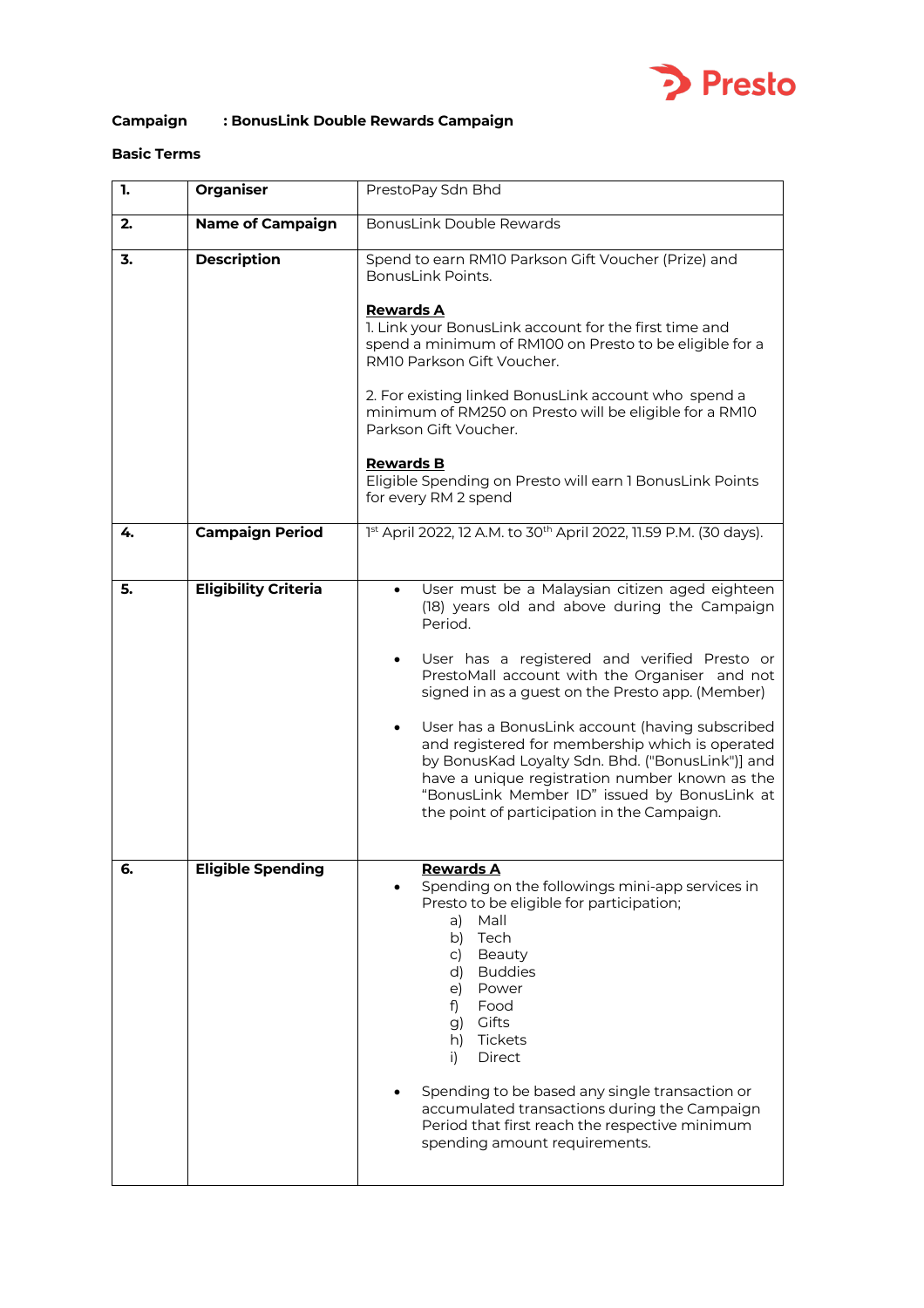

|    |                         | <b>Rewards B</b><br>Spending on prestomall.com, and the followings<br>mini-app services in Presto to be eligible for<br>participation;<br>a)<br>Mall<br>b) Tech<br>c) Beauty<br>d) Buddies<br>Excluded spending from PrestoMall's categories:<br>Women's Fashion<br>Men's Fashion<br>E-voucher & Travel: Mobile Top-up &<br>Shopping                                                                                                                                                                                                                                                                                                                                                                  |
|----|-------------------------|-------------------------------------------------------------------------------------------------------------------------------------------------------------------------------------------------------------------------------------------------------------------------------------------------------------------------------------------------------------------------------------------------------------------------------------------------------------------------------------------------------------------------------------------------------------------------------------------------------------------------------------------------------------------------------------------------------|
| 7. | Ineligibility           | Not a PrestoMall Member.<br>$\bullet$<br>Not a BonusLink Member.<br>Users under the age of eighteen(18) years old.<br>Subsequent link after previous unlink of<br>BonusLink account in Presto app or<br>prestomall.com will not be qualify as first time<br>account link.<br>Refunded" or "Cancelled" transactions from<br>٠<br>Purchase in Presto's mini-app services<br>Mall<br>٠<br>Food<br><b>Tickets</b><br>Power<br>Direct<br>Tech<br>Beauty<br><b>Buddies</b><br>Gifts<br>No "Purchase Confirm" status update for<br>purchases made in prestomall.com or the<br>following Presto mini-app services;<br>Mall<br>Tech<br>Beauty<br><b>Buddies</b>                                                |
| 8. | <b>Campaign Rewards</b> | The Prize earned will be fulfilled by BonusLink into<br>$\bullet$<br>the Member's linked BonusLink's account and will<br>be accessible via BLINK app for next action.<br>The Prized earned shall be readily available in the<br>$\bullet$<br>Member's BonusLink account (BLINK app) within<br>14 days after the end of the Campaign.<br>The BonusLink Points earned during the<br>$\bullet$<br>Campaign Period will be credited to the<br>participant's BonusLink account within fourteen<br>(14) days after the end of the Campaign.<br>Prize is subject to the first 300 eligible participants<br>for Rewards A (1)<br>Prize is subject to the first 100 eligible participants<br>for Rewards A (2) |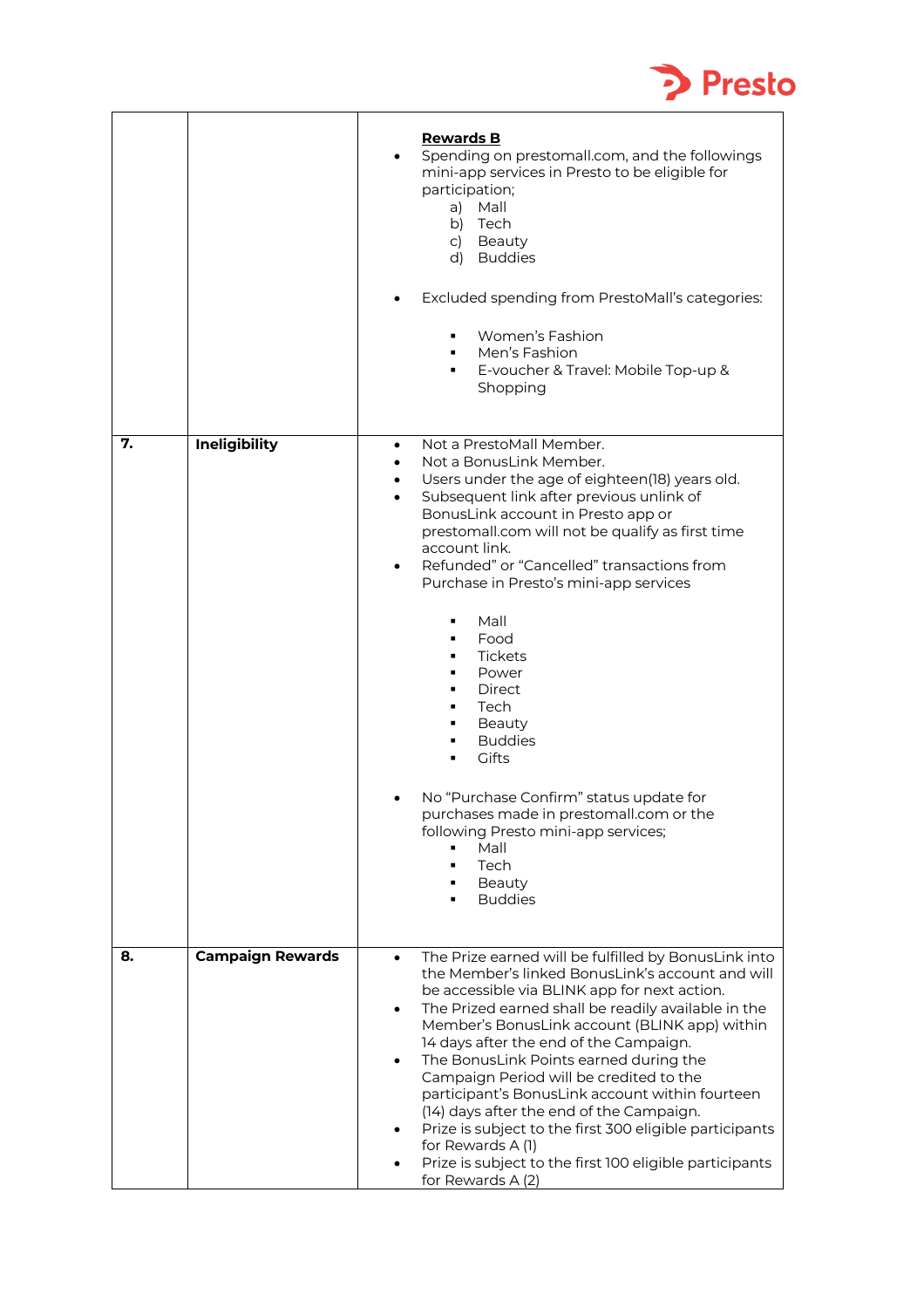

| Membership T&C. |
|-----------------|
|-----------------|

#### **Other Terms & Conditions**

#### **1. INTRODUCTION**

- 1.1 This Campaign Standard Terms and Conditions ("Standard T&C") shall govern the Campaign that is organised by the Organiser as named in the Basic Terms. The Standard T&C shall be in addition to the terms as set out in the Basic Terms (the Basic Terms and the Standard T&C shall collectively be referred to as "Terms and Conditions").
- 1.2 The Campaign will be held during the Campaign Period as set out in the Basic Terms. The Organiser reserves the right to vary, postpone or reschedule the dates of the Campaign or extend the Campaign Period at its sole discretion.
- 1.3 The brief mechanism of the Campaign is set out in the Basic Terms. The Participants must adhere to the mechanism of the Campaign as may be briefed and communicated to the Participants by the Organiser from time to time during the Campaign Period.
- 1.4 The Eligibility Criteria of the Campaign is as set out in the Basic Terms.
- 1.5 The Organiser reserves the right to at any time, change, amend, delete or add to the Terms and Conditions and other rules and regulations including the mechanism of the Campaign at its absolute discretion.
- 1.6 The Organiser may terminate or suspend the Campaign at any time at its absolute discretion in which case, the Organiser may elect not to award any prize. Such termination or suspension will not give rise to any claim by the Participants. If the Campaign is resumed by the Organiser, the Participants shall abide by the Organiser's decision regarding resumption of the Campaign and disposition of the Prizes.

## 2. **DISQUALIFICATION**

The Organiser reserves the right to disqualify Participants and/or revoke the Prize (at any stage of the Campaign) if:-

- The Participants are ineligible or does not meet any of the Eligibility Criteria; or
- The Participants breaches any of the Terms and Conditions or other rules and regulations of the Campaign or violated any applicable laws or regulations; or in the Organiser's sole determination, it believes that the Participants have attempted to undermine the operation of the Campaign by fraud, cheating or deception.
- In the event of a disqualification after the Prize has been awarded, the Organiser reserves the right to demand for the return of the Prize or payment of its value from the ineligible Participants.
- Whilst the Organiser will endeavour to conduct necessary verifications on the eligibility of Participants, failure to disqualify any ineligible Participants shall not be deemed a breach by the Organiser.

## 3. **PROMOTIONAL ACTIVITES**

- 3.1 The Organiser and/or its affiliates reserve the right to send Whatsapp Instant Messaging (IM) or email notification to the Participants' mobile phone numbers or email address containing information and promotional activities regarding any other Presto promotions.
- 3.2 If a Participant does not wish to receive such IM or email, the Participant is required to inform the Organiser via email to opt-out from future promotions.

## 4. **GOVERNING LAW**

4.1 The Terms and Conditions of the Campaign shall be construed, governed and interpreted in accordance with the laws of Malaysia.

### 5. **LIMITATION OF LIABILITY**

- 5.1 The Participant acknowledges that his/her participation in the Campaign shall be at his/her own risks.
- 5.2 The Organiser will not be responsible or liable for
	- any delay and/or failure in receiving and sending a Campaign Entry as a result of any network, communication, ISP or system error, interruption and/or failure experienced by the Organiser or the Participants' telecommunication service provider and/or resulting from participation or the downloading of any materials in the Campaign. In the event of